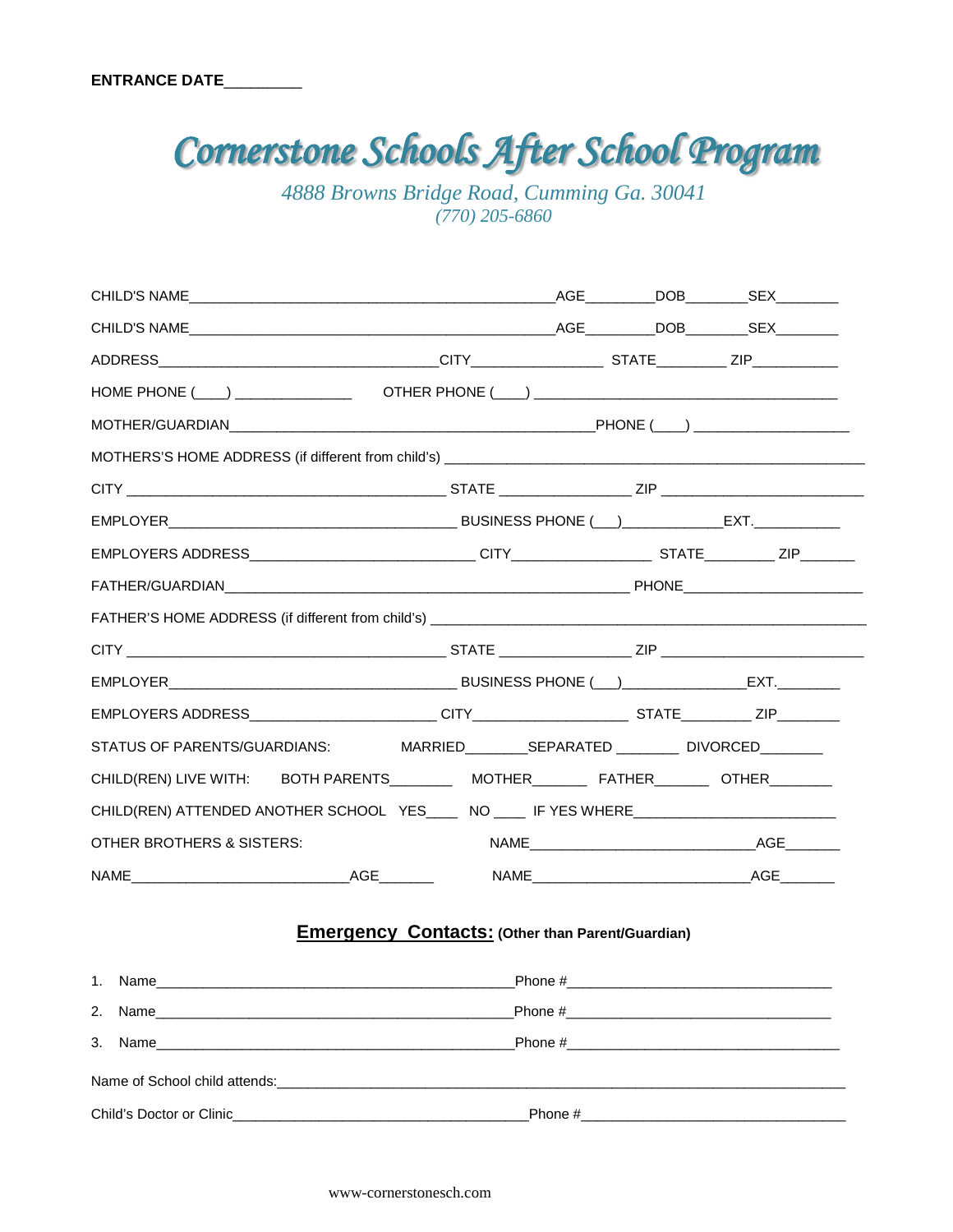*4888 Browns Bridge Road, Cumming Ga. 30041 770 205 6860*

#### **My Child(ren) May Be Released To The Persons Listed Below**:

| 1. |                                                                                                        |                                                                                                                                                                                                                                                         |  |  |
|----|--------------------------------------------------------------------------------------------------------|---------------------------------------------------------------------------------------------------------------------------------------------------------------------------------------------------------------------------------------------------------|--|--|
|    |                                                                                                        |                                                                                                                                                                                                                                                         |  |  |
|    |                                                                                                        |                                                                                                                                                                                                                                                         |  |  |
|    |                                                                                                        |                                                                                                                                                                                                                                                         |  |  |
| 2. |                                                                                                        | Name Relationship to Child <b>Child Child Child Child Child Child Child Child Child Child Child Child Child Child Child Child Child Child Child Child Child Child Child Child Ch</b>                                                                    |  |  |
|    |                                                                                                        |                                                                                                                                                                                                                                                         |  |  |
|    |                                                                                                        |                                                                                                                                                                                                                                                         |  |  |
|    |                                                                                                        |                                                                                                                                                                                                                                                         |  |  |
|    |                                                                                                        |                                                                                                                                                                                                                                                         |  |  |
|    |                                                                                                        | <b>Parent's/Guardian's Agreement with Cornerstone Schools</b>                                                                                                                                                                                           |  |  |
|    |                                                                                                        | I would like to enroll my child example the control of the following program:                                                                                                                                                                           |  |  |
|    |                                                                                                        |                                                                                                                                                                                                                                                         |  |  |
|    | In the Before & After School Program/Holiday                                                           | Holiday Only                                                                                                                                                                                                                                            |  |  |
|    |                                                                                                        |                                                                                                                                                                                                                                                         |  |  |
|    |                                                                                                        |                                                                                                                                                                                                                                                         |  |  |
|    | $\mathcal{L}^{\text{max}}_{\text{max}}$ , where $\mathcal{L}^{\text{max}}_{\text{max}}$                | In the Before & After School Program-6:300 A.M. to 7:30 AM. & 2:35 P.M. to 6:30 P.M.                                                                                                                                                                    |  |  |
|    | In the Before & After School Program/Holiday                                                           | Holiday Only                                                                                                                                                                                                                                            |  |  |
|    |                                                                                                        |                                                                                                                                                                                                                                                         |  |  |
|    |                                                                                                        |                                                                                                                                                                                                                                                         |  |  |
|    |                                                                                                        | I agree to pay a monthly tuition of \$_________________on or before the 1 <sup>st</sup> of each Month and a yearly non-refundable<br>registration fee of \$___________. If under certain circumstances Cornerstone Schools voluntarily or involuntarily |  |  |
|    |                                                                                                        | extends me credit, I give Cornerstone Schools permission to check my credit as hereby deemed necessary. I agree to<br>pay a \$30.00 LATE CHARGE if payment has not been made by the 5 <sup>th</sup> of the Month. There is no deduction in tuition      |  |  |
|    | if the center is closed due to weather condition, holidays or any other unforeseen emergency condition |                                                                                                                                                                                                                                                         |  |  |
|    | payments must be made by credit card or money order.                                                   | THIRTY DOLLARS (\$30.00) will be charged on all returned checks. After the second returned check, all                                                                                                                                                   |  |  |
|    |                                                                                                        |                                                                                                                                                                                                                                                         |  |  |
|    |                                                                                                        | Date______                                                                                                                                                                                                                                              |  |  |
|    |                                                                                                        |                                                                                                                                                                                                                                                         |  |  |
|    |                                                                                                        | Date______                                                                                                                                                                                                                                              |  |  |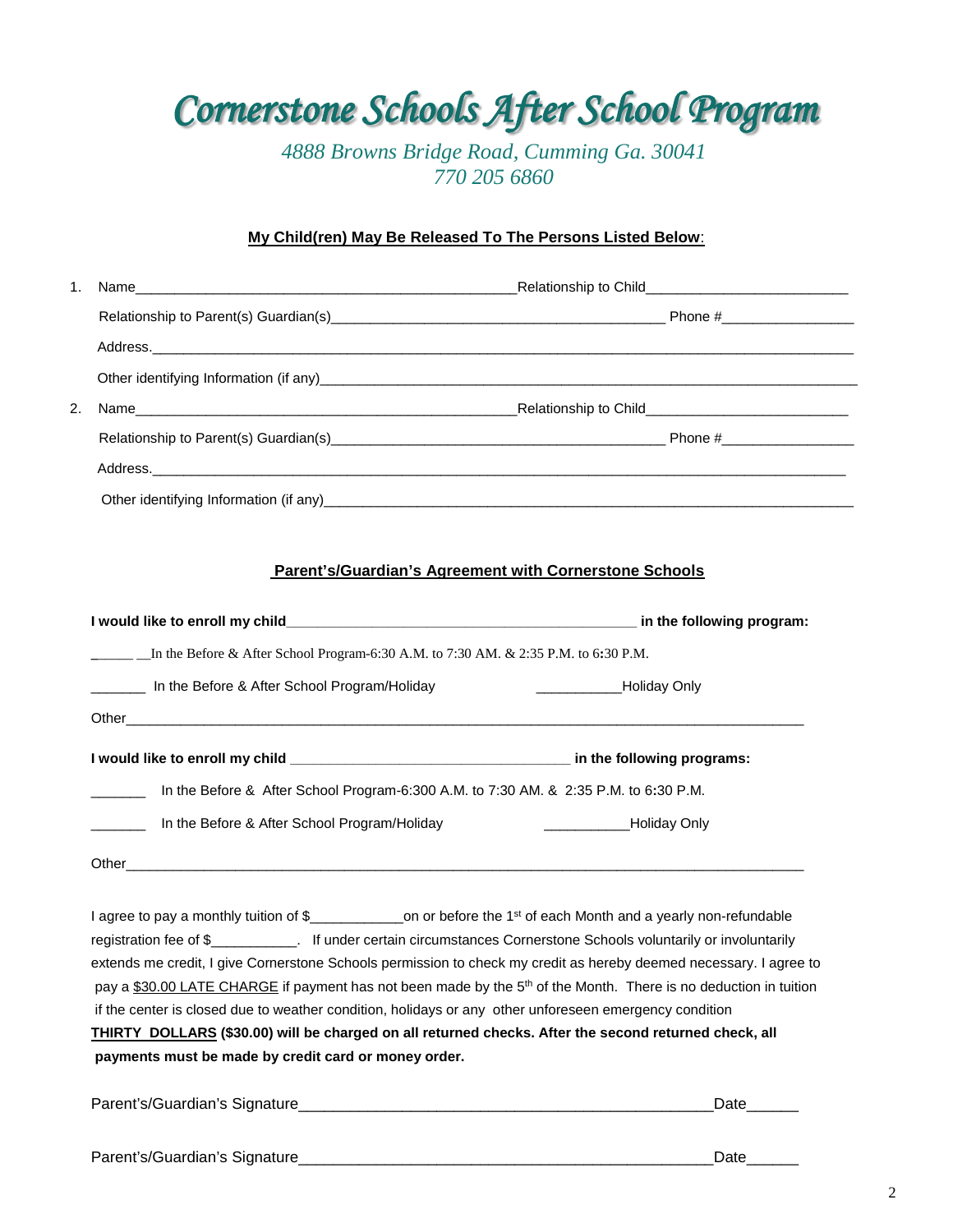*4888 Browns Bridge Road, Cumming Ga. 30041 770 205 6860*

# **School Age Policies & Procedures**

# **Enrollment:**

Cornerstone Schools will not deny enrollment to any child based upon race, creed, sex, or national origin. All enrollments are done on a trial basis, and Cornerstone Schools reserves the right to terminate enrollment If the program does not meet the needs of the child. Enrollment is open to all children ages five years to fourteen years of age.

# **Hours & Days of Operation:**

Monday through Friday - January through December - 6:30 AM to 6:30 PM Late Charge \$1.00 per minute after 6:45 PM due and payable at that time.

#### **Holiday Observances:**

Cornerstone Schools will be closed in observance of the following holidays. If a holiday falls on a weekend Cornerstone Schools will be closed on Monday after or Friday before.

 New Year's Day Martin Luther King Day Memorial Day July 4th

Labor Day Thanksgiving Day Holiday- Wed. Thursday and Friday Christmas Eve and Christmas Day

# **Before & After School Program:** (6:30AM. to 8:00 AM. & 2:30 PM to 6:30 PM)

Cornerstone Schools picks up at the following schools.

Chattahoochee Elementary Chestatee Elementary Silver City Coal Mountain

North Forsyth Middle Little Mill Middle Matt Elementary

Bus leaves at 7:45 a.m. for School drop-off. If your child does not need to be picked up please notify the center by 2:00 PM. All the buses are privately owned and insured.

**School Holidays:** Additional charge of \$50.00 per day, for those enrolled only in the before/after school program.

**Homework Time:** Supervised Homework time begins thirty minutes after the Bus arrives from school.

# **Inclement Weather & Fire:**

The center will close when bad weather conditions exist (School closings are usually a good indication that we will be closed). Stay tuned to local television stations for announcements.

In case of a tornado, or severe thunderstorms, children will go into emergency positions. We ask that parents refrain from calling because the staff will be busy with the children and monitoring the storm.

Should the following emergency situations occur, (fire, loss of power or water, gas leak, tornado damage, or any other emergency condition that requires the evacuation of the center for an extended time) all the children will be transported to Cornerstone Elementary School Bldg. B & C 4888 Browns Bridge Rd. Cumming Ga 30041 770-205-8202.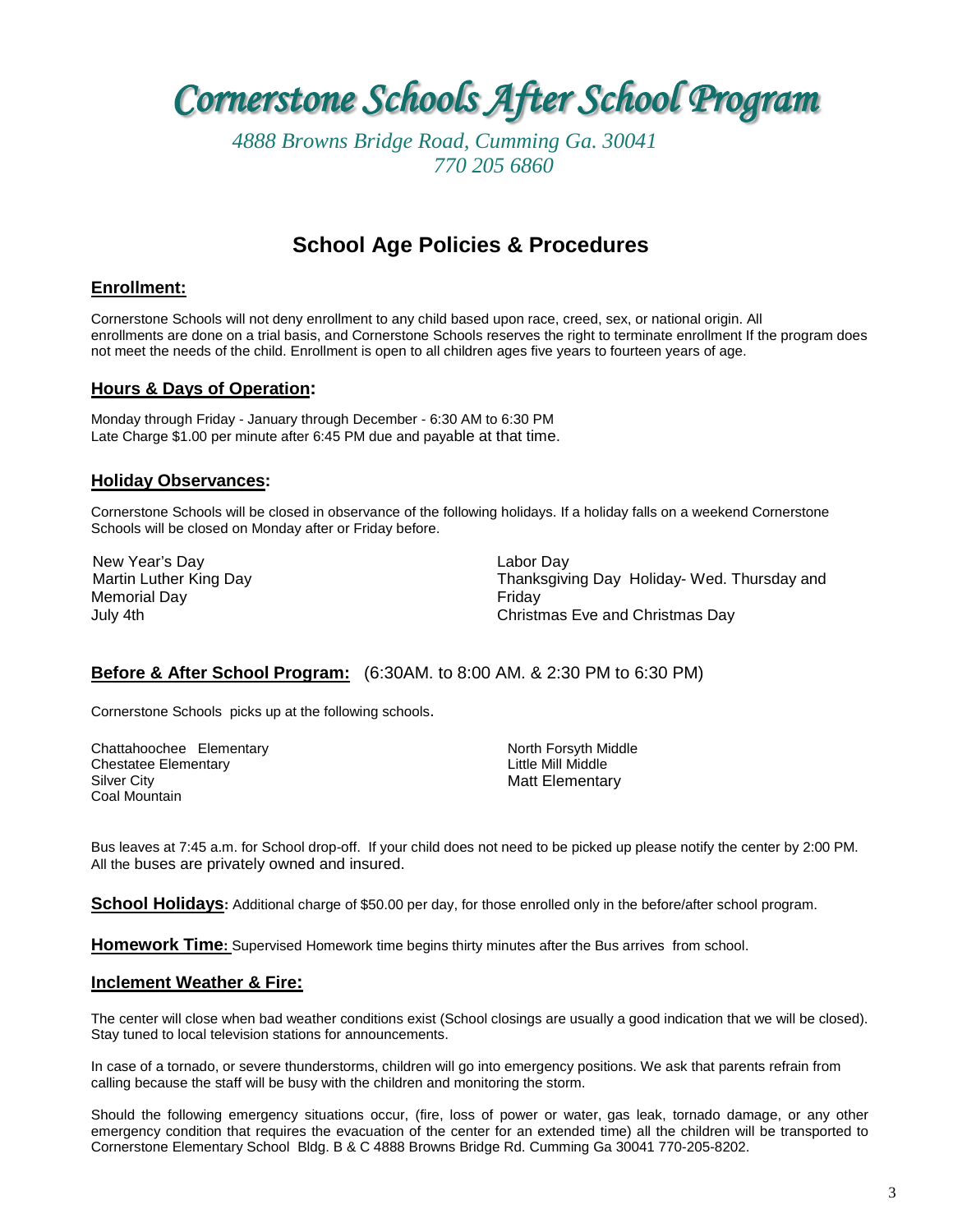*4888 Browns Bridge Road, Cumming Ga. 30041 770 205 6860*

# **Discipline:**

The only discipline used is Time Out. Parents /Guardians will be informed of repeated behavior problems and if the behavior persists, other arrangements for the child will have to be made.

#### **Nutrition**: **Snack** - 3:00 PM

All meals and snacks are nutritionally balanced and meet USDA daily food requirements. Food is not allowed into the school (except infants). It is the parent's/guardian's responsibility to feed his/her child if he/she misses a scheduled meal.

# **Illness & Emergency Treatment:**

Children will not be accepted or allowed to remain in the center with a temperature (100 degrees or higher), a communicable disease, and or/ any other contagious symptoms. Parents/guardians will be notified immediately if their child suffers an injury that requires professional medical attention, or becomes sick and is suffering apparent discomfort, Parents will be notified of any known exposure to any communicable disease.

If an emergency occurs, your child will be taken to Northside Hospital Forsyth.

# **Medicine:**

**Staff will only dispense medication that is provided by the parent/guardian and meets the following requirements.**

- 1. Medicine must be in the original labeled container with the child's full name dosage amount & time.
- 2. All medicine must be signed in on the medicine sheet
- 3. Medicines must be taken home daily.
- 4. All medicines must be left at the front desk.

# **Child Abuse, Neglect or Deprivation:**

Any suspected incident of child abuse, or deprivation shall be reported to the local County Department of Family and Children Services, as required by law.

# **Clothing & Personal Items:**

Children are responsible for keeping up with their belongings. Cornerstone Schools will not replace lost or broken toys, clothing or any other belongings.

# **Picking Up Your Child(ren) and Parent Visits: An adult must escort all children in and out of the center.**

Parents are permitted access to the center anytime their child is present Parents should make their presence known to the director upon entering the building. Children will only be released to their parents /guardians or persons listed on the release form. If your child is to be picked up by someone not listed on the release form, please contact the center in advance. All new persons picking up a child will have to show a current driver's license.

# **Parent's/Guardian's Responsibility:**

To keep Cornerstone Schools informed of changes relating to, emergency numbers, addresses, emergency contact, persons whom the child may be released to, any new medical problems. Keep a current immunization record on file. I have read, understand and agree to abide by all the policies and procedures

| Parent's/Guardian's Signature_ | Date |
|--------------------------------|------|
| Parent's/Guardian's Signature_ | Date |